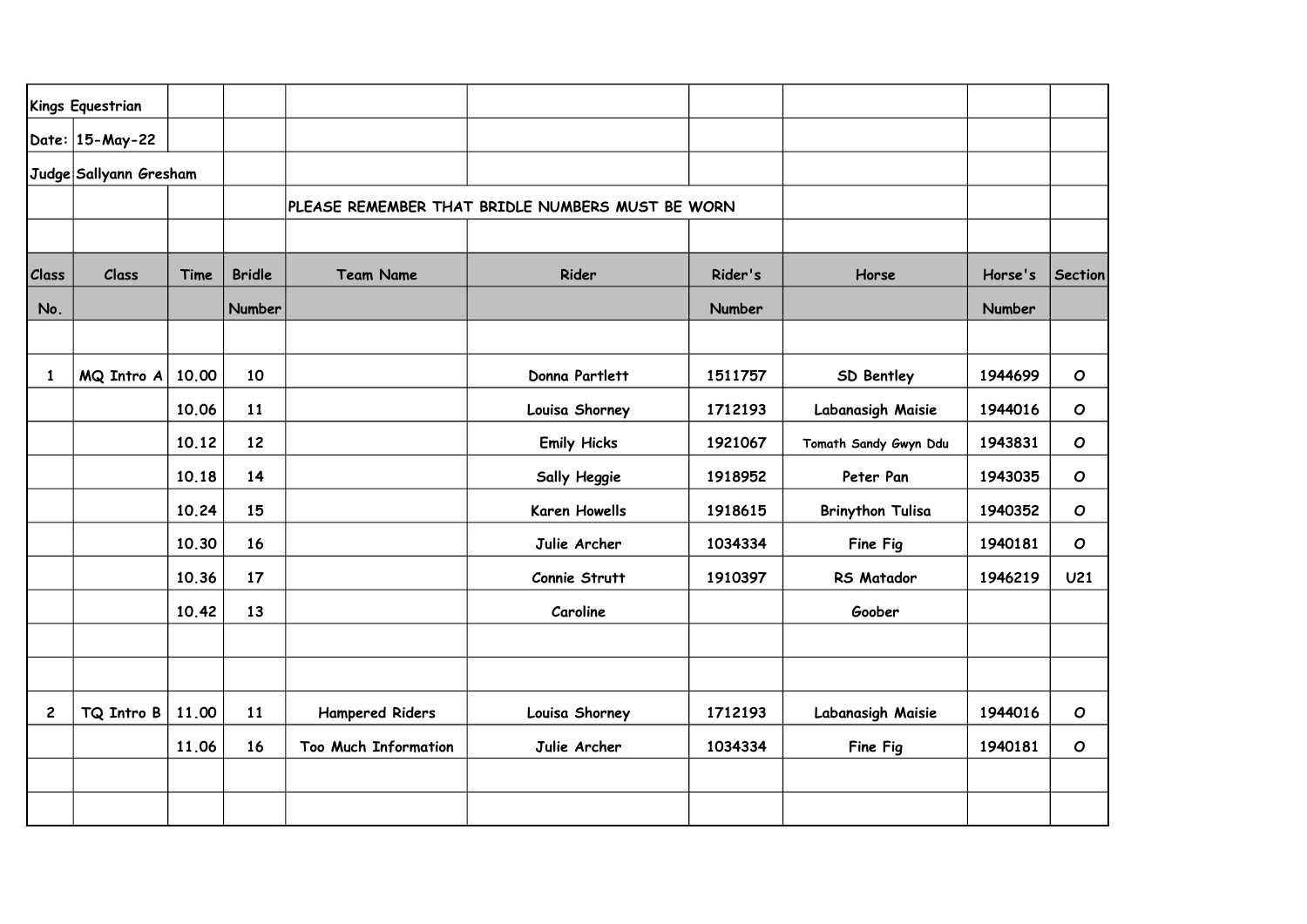| 3 | <b>MQ P13</b> | 11.15 | 14 |                             | Sally Heggie          | 1918952 | Peter Pan                 | 1943035    | $\mathbf O$     |
|---|---------------|-------|----|-----------------------------|-----------------------|---------|---------------------------|------------|-----------------|
|   |               | 11.22 | 12 |                             | <b>Emily Hicks</b>    | 1921067 | Tomath Sandy Gwyn Ddu     | 1943831    | $\mathbf O$     |
|   |               | 11.28 | 18 |                             | Sharron Goode         | 1049793 | Thunderstorm Warrior      | <b>TBC</b> | $\mathbf O$     |
|   |               | 11.35 | 19 |                             | Mo Hoar               | 1048046 | Robe Runner               | 1939514    | $\mathbf O$     |
|   |               | 11.41 | 20 |                             | <b>Stacy Partlett</b> | 1511759 | Darian                    | 1733511    | $\mathbf O$     |
|   |               | 11.48 | 21 |                             | Amelia Dickens        | 1917346 | Mount Pleasant Black Jack | 1830114    | U <sub>21</sub> |
|   |               | 11.54 | 22 |                             | Georgie Morgan        | 1921360 | Laithehill Choirmaster    | 1944160    | U <sub>21</sub> |
|   |               | 12,00 |    |                             | <b>JUDGE BREAK</b>    |         |                           |            |                 |
|   |               | 12.10 | 23 |                             | Jenny Hartwright      | 1712207 | Alfie Allsorts            | 1733067    | $\mathbf O$     |
|   |               | 12.16 | 24 |                             | <b>Tracey Garrett</b> | 1917550 | Fatty                     | 1939004    | $\mathbf O$     |
|   |               | 12.23 | 25 |                             | Andy Fakley           | 1710071 | Foc I Fum                 | 1831160    | $\mathbf O$     |
|   |               | 12.29 | 26 |                             | Connie Strutt         | 1910397 | Silver Finnard            | 1943729    | U <sub>21</sub> |
|   |               | 12.36 | 27 |                             | Scarlett Dandy        | 1910501 | Midnight Masquerade       | 1938705    | U <sub>21</sub> |
|   |               | 12.42 | 28 |                             | Oliver Gould          | 1916980 | <b>Royal Ruby</b>         | 1940947    | U <sub>21</sub> |
|   |               | 12.49 | 29 |                             | Ruby Kelly            | 1922096 | Sir Nunn's Just Rudi      | 1945171    | U <sub>21</sub> |
|   |               |       |    |                             |                       |         |                           |            |                 |
|   |               |       |    |                             | JUDGE LUNCH BREAK     |         |                           |            |                 |
|   |               |       |    |                             |                       |         |                           |            |                 |
| 4 | TQ P2         | 13.30 | 26 | <b>WMDG Bluebirds</b>       | Connie Strutt         | 1910397 | Silver Finnard            | 1943729    | U <sub>21</sub> |
|   |               | 13.37 | 21 | <b>WMDG Fledglings</b>      | Amelia Dickens        | 1917346 | Mount Pleasant Black Jack | 1830114    | U <sub>21</sub> |
|   |               | 13.44 | 22 | <b>Too Much Information</b> | Georgie Morgan        | 1921360 | Laithehill Choirmaster    | 1944160    | $\mathbf O$     |
|   |               | 13.51 | 23 | <b>Too Much Information</b> | Jenny Hartwright      | 1712207 | Alfie Allsorts            | 1733067    | $\mathbf{o}$    |